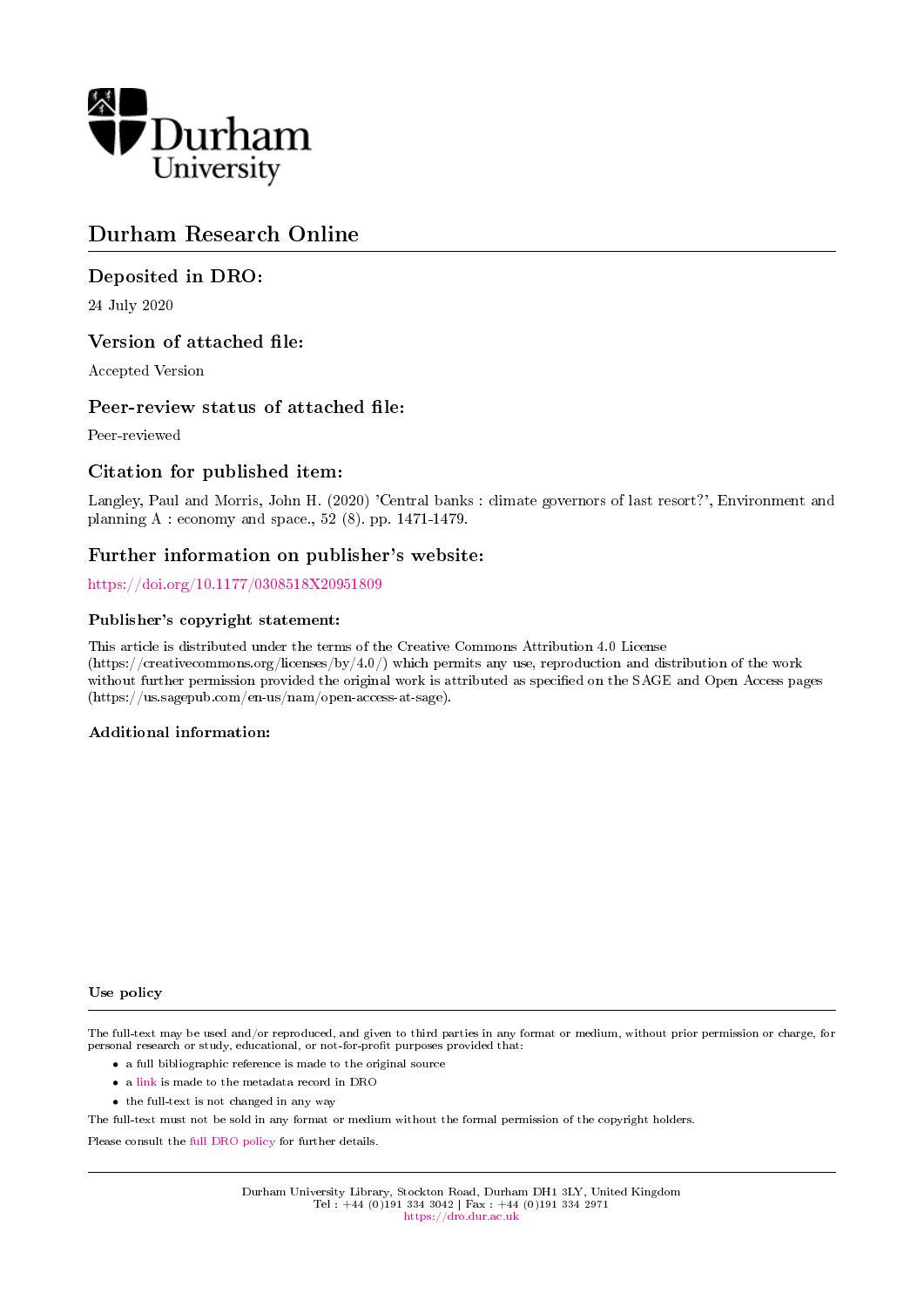Forthcoming, *Environment and Planning A: Economy and Space* Accepted, July 2020

## **'Commentaries'**

#### **Central banks: Climate governors of last resort?**

Paul Langley (Durham University) and John H. Morris (University of Warwick)

### **Abstract**

The global and regional leadership of central banks in response to the COVID-19 pandemic has heightened public and political debates over their role in the governance of an arguably more fundamental planetary crisis: the climate crisis. Strategically harnessing the resources and reach of central banks would seem crucial to achieving a genuine step-change in the governance of the climate crisis. We consider how critical social scientists might contribute to debates over the potential of central banks to act as 'climate governors of last resort'.

**Keywords:** central banks; climate crisis governance; financial stability; risk management; macro-prudential stress testing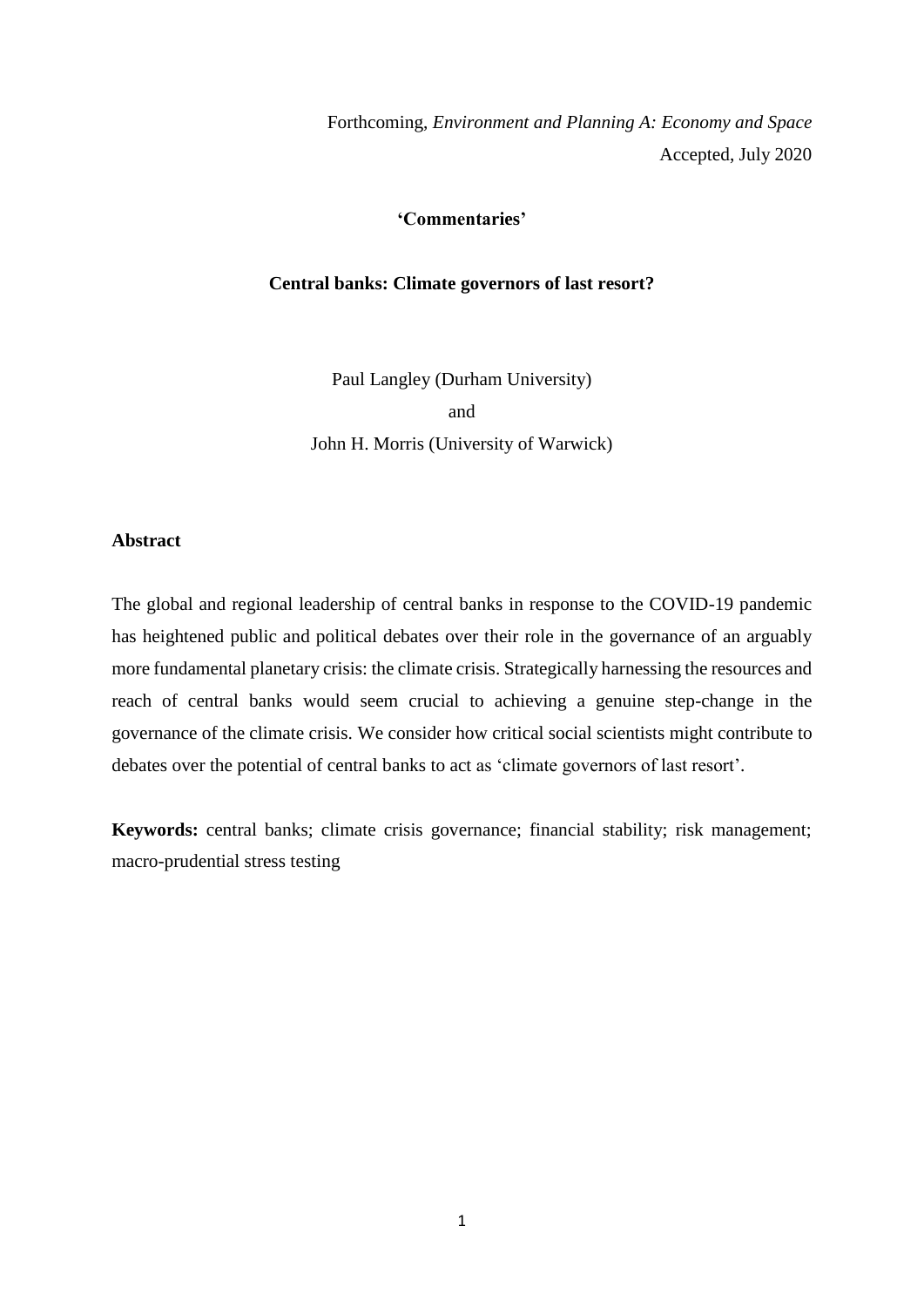#### **Central banks: Climate governors of last resort?**

#### **Introduction: Last resort governance**

More than at any time since the establishment of the Swedish Riksbank in 1668, it would now seem appropriate to speak of 'central-bank-led capitalism' (Bowman et al., 2013). In response to the COVID-19 pandemic, the Federal Reserve (Fed), Bank of England (BoE), European Central Bank (ECB), People's Bank of China (PBC) and Bank of Japan (BoJ) have, in particular, further exercised and entrenched their positions of global and regional leadership in economic governance (Jackson, 2020; Tooze 2020a). Since the economic ramifications of the pandemic first became apparent in early March 2020, the Fed and other major central banks have made an extensive and expensive array of complex crisis management interventions. Central bank leadership is rooted in their institutional monopoly over the issue and management of sovereign territorial money (i.e. 'currency'). In David Harvey's (1982: 247) terms, this places central banks at the 'commanding heights' of 'the hierarchy of monetary institutions' in domestic economies, as they seek to 'guarantee the creditworthiness and quality of private bank moneys'. Central banks have been further empowered in the post-Bretton Woods era of fiat money, as their issuance of sovereign currencies is untethered from gold reserves. In pursuit of monetary stability mandates and low-inflation targets, central banks also typically enjoy independence by statute from government in liberal democratic states. Moreover, the global and regional leadership of central banks rests on a further hierarchy, the international hierarchy of monetary power. This presently gives the Fed, in particular, the kind of extra-territorial reach necessary to guarantee private banking and financial markets that are largely denominated in US dollars, and increasingly operate at a transnational scale.

Nonetheless, many of the key crisis management techniques adopted by the principal central banks in recent months were only minted a decade or so ago. Honed during the global financial crisis of 2008 by the Fed and BoE in particular (Langley, 2015), asset purchase and quantitative easing (QE) techniques, resourced by monopoly over fiat money issuance have become crucial to central bank capacities to fulfil their broadened financial stability mandates. This is because these techniques enable central banks to take up the position of 'investor of last resort' during crises, purchasing and guaranteeing bonds and other assets in capital markets in order to keep borrowing costs down and prevent precipitous devaluations and investor insolvencies. Current crisis management by the major central banks thus extends well beyond their historical role as the 'lender of last resort' (LOLR), a role that was first specified and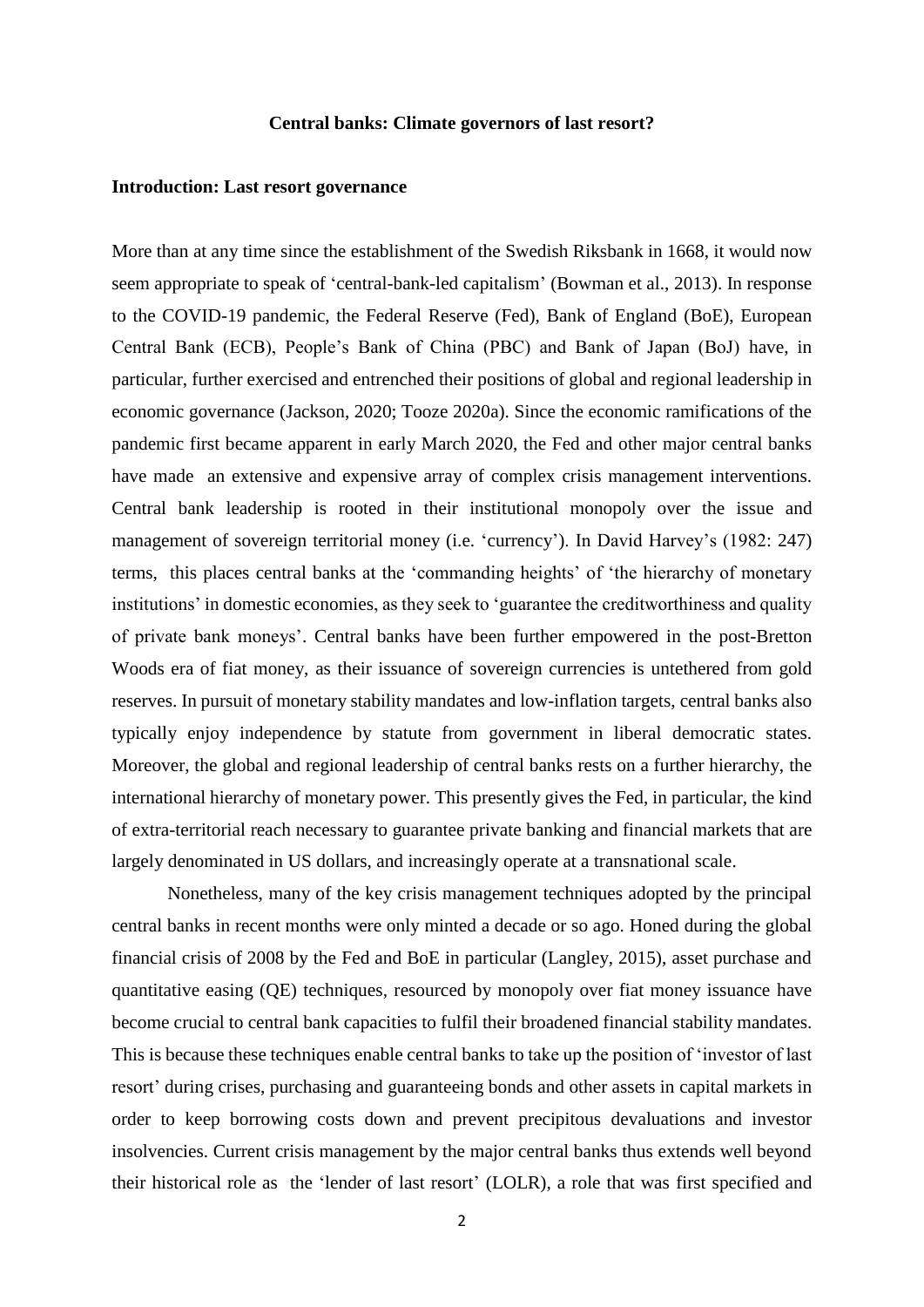legitimated for the BoE by Walter Bagehot in the latter half of the nineteenth-century (Mehrling, 2011). Through to the crisis of 2008, the scope and scale of crisis management by central banks was shaped largely by the 'Bagehot dictum': lend feely and promptly, at a penalty rate and against good collateral, to solvent but illiquid banks. In contrast, and for the second time in the twenty-first century, today's leading central banks are enacting wide-ranging crisis management programmes of last resort investing, alongside monetary policy decisions and emergency liquidity lending to banks. At the time of writing, in July 2020, they have already pledged resources on a scale that far surpasses those committed during the global financial crisis.

Our *Commentaries* contribution responds to the public and political debate over central bank leadership in the governance of an arguably more fundamental planetary crisis: the climate crisis. This debate has gained new urgency amidst the management of the COVID-19 crisis, not least because so much of the global capitalist economy has moved onto the balance sheets of the major central banks during the last few months. The unrivalled monetary resources and seemingly ever-expanding last resort governmental responsibilities of central banks have been in evidence during the COVID-19 crisis, and this is provoking reappraisals of their capacities for global climate change governance.

Private banks and institutions have certainly developed the specialist products and services of the 'green' or 'carbon finance' sector in recent years. But a huge 'investment gap' persists between current realities and the estimated volume of new capital required in each and every year to finance a low-carbon transition of economy and society. At the same time, 'Green Keynesianism' and a 'Green New Deal' stand as a potential alternative to the prevailing private finance- and NGO-led approach to climate change governance. But the scale of fiscal funding required for a Green New Deal approach is likely to become even more problematic going forward, given the shrinking tax revenues and stimulus packages promulgated by the COVID-19 pandemic. Regardless of the approach to be taken-up in the future, strategically harnessing the resources and reach of the major central banks would seem to be crucial to the governance of the climate crisis. Prevailing and progressive political agendas have variously converged on the possibility that central banks could act as what we call the 'climate governors of last resort'.

How, then, might critical social scientists intervene in the debate over the potential leadership of central banks in climate change governance? Given fresh impetus by last resort governance during the COVID-19 pandemic, many proposals for last resort climate governance are presently circulating in academic, public and policy debates that seek to graft climaterelated concerns onto the financial stability mandates and techniques of central banks. While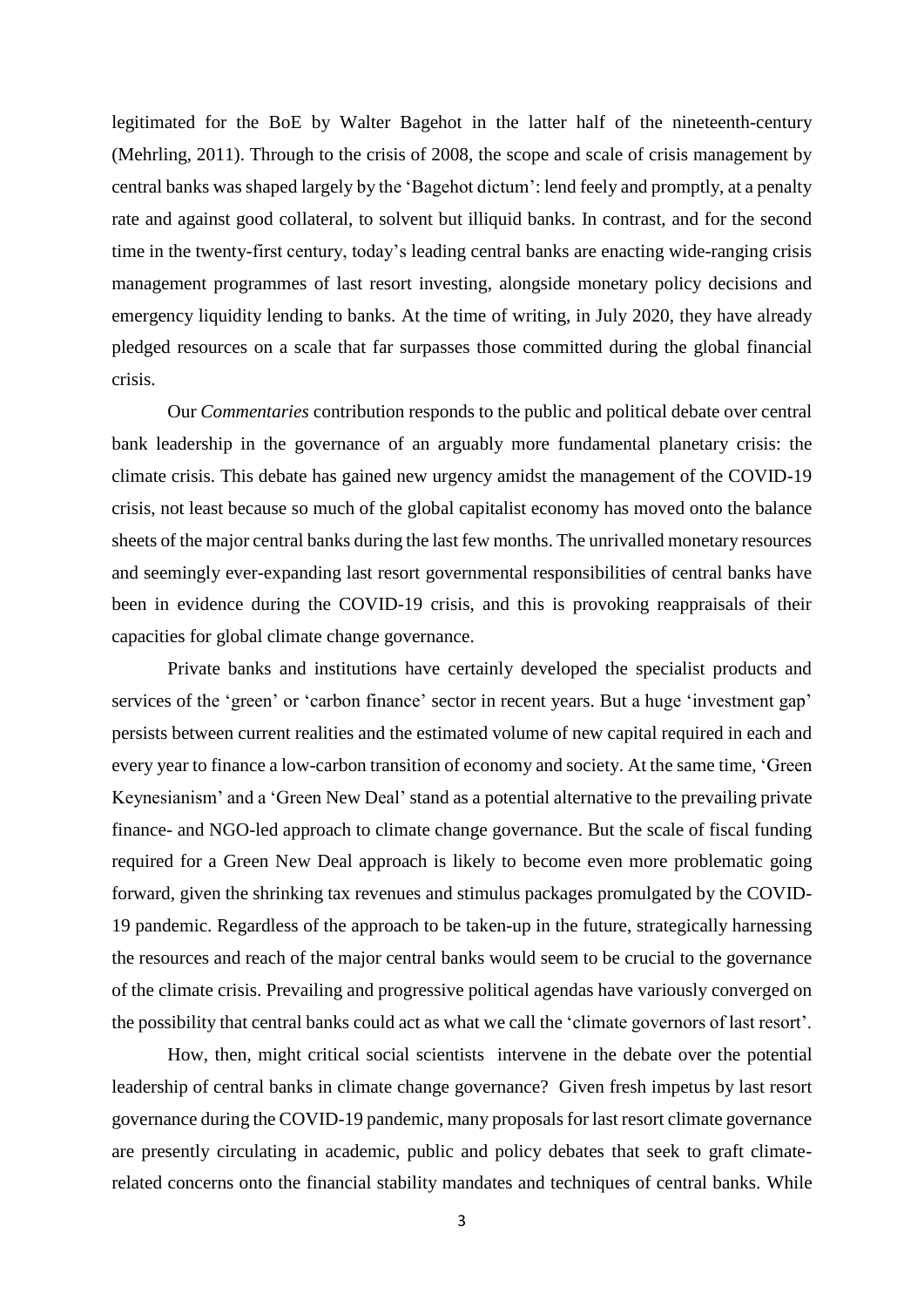these proposals should be broadly welcomed, we will call for research and political engagement that, first, foregrounds the centrality of the technocratic and exceptional power of central banks in the reproduction of contemporary capitalism, and, second, attends to the neoliberal governmental rationality and market-based risk management techniques that central banks are already adopting in relation to climate change. For us, critical social scientists should highlight the limitations and delimiting consequences of the emergent governmental programmes of central banks, informed by an oppositional politics that recognises how a genuinely progressive step-change in climate governance will likely require the democratic transformation and fundamental repurposing of central banking itself.

#### **Capitalist central banking**

Drawing on existing accounts of the centrality of central banks to capitalism (e.g. Harvey, 1982; Hall, 2008; Goodhart et al., 2014; Mann, 2010 Epstein, 2019), there would seem to be solid reasons to adopt a profoundly sceptical analytical and political position in the current debate over central bank leadership in climate change governance. When push comes to shove, arguably central banks will prioritise the stability and growth of capitalism in its present form. The current last resort investing programmes of the major central banks would seem a case in point, as they have been largely indiscriminate when providing life support to the assets of 'dirty' and 'clean' economic sectors alike. Placing faith in central banks to provide last resort leadership in the climate crisis is perhaps to misunderstand the challenge to be confronted as a problem of the governance of capitalism, rather than one of the reproduction of capitalism. As capitalism variously seeks to redirect investment to provide a 'socio-ecological fix' for its reproduction (Ekers and Prudham, 2015), central banks will perhaps only ever be a handmaiden to the strategies and practices of private finance capital. The contemporary crisis-laden period is one of central bank-led capitalism, then, but central banking essentially remains capital-led.

To take terms from Geoff Mann (2010: 618), moreover, the sovereignty of central banks has 'a distinctively Hobbesian quality', wherein the 'Technocratic, class-privileged, autonomous governance of central material and ideological aspects of collective and individual life … is difficult to reconcile with any acceptable definition of democracy'. It is largely down to the central banks themselves to decide if they accept the juridical and statutory remit of their sovereign power, or instead to choose to step up to the plate as the climate governors of last resort. Exceptions to their legal remits can be declared by central banks themselves, as has happened in recent crises with their moves beyond last resort lending and into last resort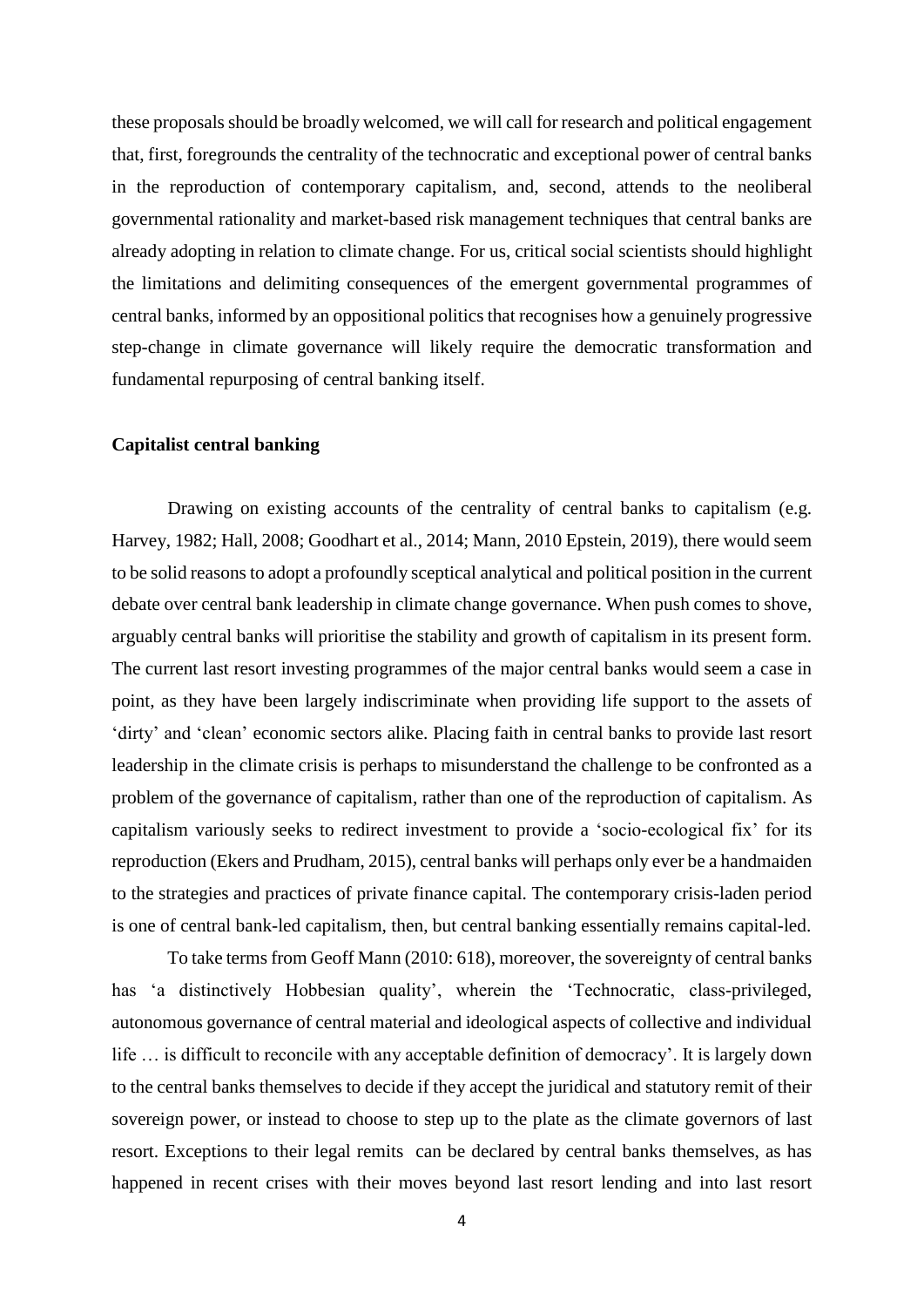investing. Yet, these legal boundaries can also provide a bulwark for central bankers who are wary of 'mission creep', and who wish to remain 'above politics' and beyond public debates and democratic pressures (Economist, 2019). Juridical provisions are therefore significant in shaping the role of central banks in the 'Climate Leviathan' (Wainwright and Mann, 2018), the emergent mode of global governance that is incorporating climate change into the existing institutional machinery for managing global capitalism. Most notably, for some staff at the only truly globally powerful central bank, such as San Francisco Fed Executive Vice President, Glenn Rudebusch (2019), 'environmental sustainability' and 'climate change are not directly included in the Fed's statutory mandate of price stability and full employment'.

It is certainly tempting at the outset, therefore, to dismiss current political debates about central bank leadership in climate change governance, and to simply assert that these institutions are structurally ill-suited to anything more than 'adaptation projects' that stabilize capitalism (Wainwright and Mann, 2018). However, much of the present interest in the progressive possibilities for central bank leadership has followed on the back of nascent actions already underway at major central banks. Prior to the COVID-19 pandemic, the BoE, Bank of France and ECB in particular demonstrated a willingness to play a leading role in climate change governance (Carney, 2016; Carney et al., 2019), spurred on by international collaboration and international organizations (Adrian, Morsink and Schumacher, 2020; Network for Greening the Financial System, 2019). Indeed, as the economic ramifications of the pandemic have unfolded and calls to 'build back better' have grown louder, commitments to this agenda have been publicly reaffirmed by some (Bailey et al., 2020; Khalaf and Arnold, 2020), supported through the publication of best practice technical advice aimed at all central banks (Network for Greening the Financial System, 2020a, 2020b). For social scientists, engaging critically in debates over central bank leadership in climate change governance increasingly requires attention is given not only to whether or not capitalist central banks can act as climate governors of last resort, but also to how they are already attempting to doing so.

#### **Financial stability, climate change risk and stress testing**

For central banks, it is the financial stability implications of climate change that to date have prompted their governmental interventions and proposals, and not the climate crisis itself. To borrow terms from the UK government's strategy for the financial sector response to climate change (HM Government 2019), central banks are relatively inactive at present in relation to 'financing green' (i.e. supporting and shaping flows of private investment in support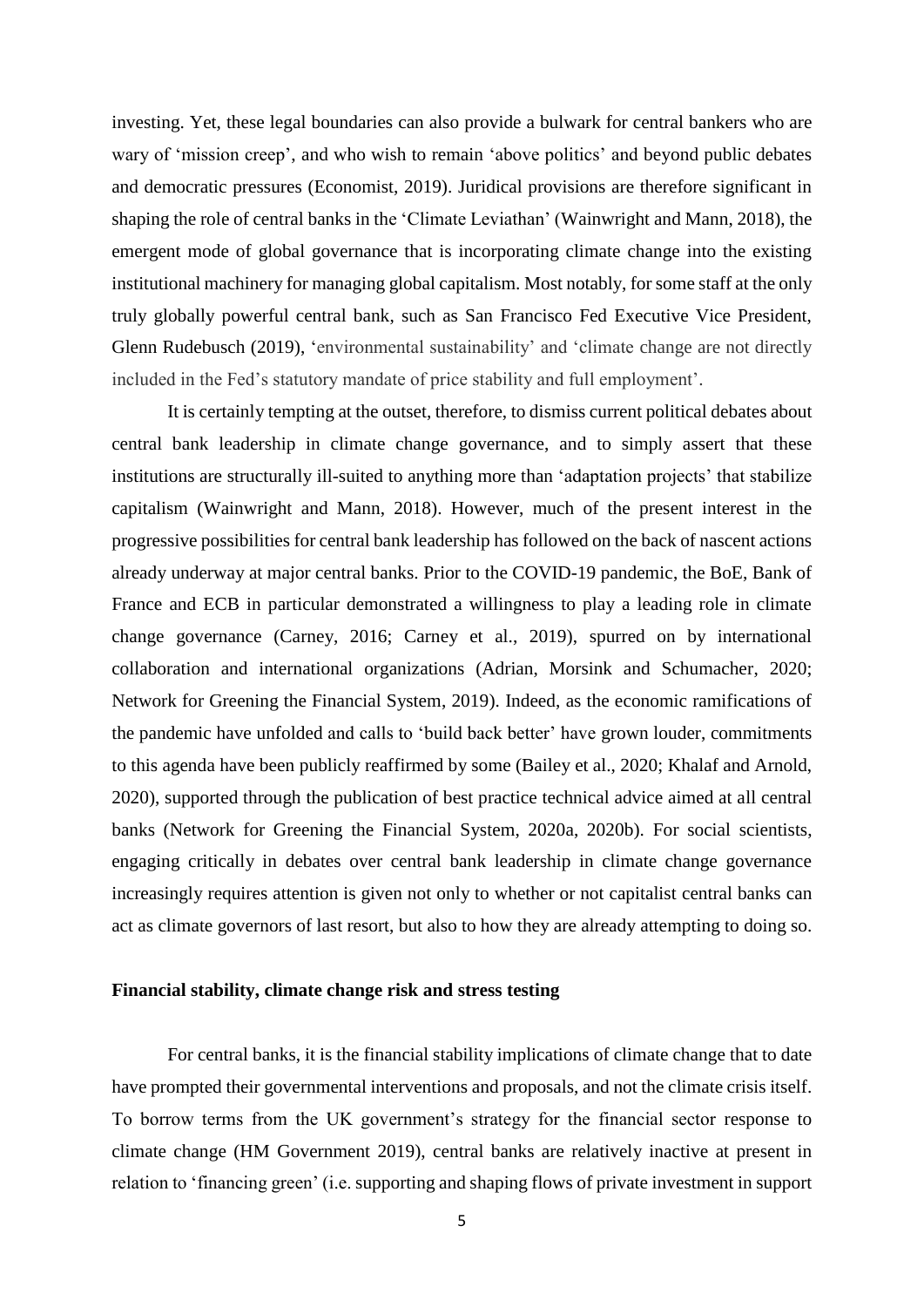of a low-carbon transition). Instead, they concentrate on 'greening finance' (i.e. encouraging the transformation of financial market-based risk management to embrace so-called 'climate change risks'). Climate change risks encompass two types of risk that impact the valuation of financial assets: 'physical risks' that have a direct impact and arise from the increased incidence of storms, floods, droughts and so on; and, 'transition risks' that materialise from changes in climate change policies and green technologies feeding through into the wider economy (e.g. IMF, 2020). What worries central bankers is that there has been very limited progress on the calculation of climate change risk across global financial market institutions (see Christophers, 2019). A pre-requisite for such calculation is transparency and the availability of sufficiently detailed information. But the widely lauded voluntary global standards for corporations – i.e. the Financial Stability Board's Task Force on Climate-related Financial Disclosures (TCFD) will not be fully implemented for at least another two-three years.

The 'quintessentially neoliberal modality of governance' (Christophers, 2017) shared by central banks holds that improved assessment of climate change risks is necessary for the smooth and stable transition of financial systems towards a low-carbon future. There is certainly some disagreement between central banks at present over whether their leadership is required to ensure that this transition takes place. The Fed, for example, is clear that it expects climate change risk to be included in the risk management practices of the private banks that is supervises, but has not yet issued specific regulatory guidance to this effect (Brainard, 2019). Meanwhile, for Bundesbank President Jens Weidmann, improving the calculation of climate change risk is primarily a problem for credit rating agencies, who need to invest in widening the scope of their analytical tool kits (Bloomberg, 2019). Regardless of these differences, the approach that all central banks are presently taking to climate change is constituted in the first instance through a body of expert neoliberal economic knowledge on financial stability and market-based risk management that has developed and changed over the last three decades or so (Morris, 2018), and not through climate science.

For the more activist central banks such as the BoE and ECB, their self-proclaimed leadership in climate change governance is a matter of incorporating climate change risk within macro-prudential stress testing (MPST) regimes (see Coombs, 2020; Morris 2018; Langley, 2013). The governmental technique of MPST dates from the global financial crisis, and is included in subsequent revisions to international standards for financial regulation and supervision. It is anticipatory in nature, and its global adoption by central banks, regulators and supervisors reflects a loss of confidence in firm-level, micro-prudential probabilistic techniques of risk management (most notably, value-at-risk, VaR). During a MPST exercise,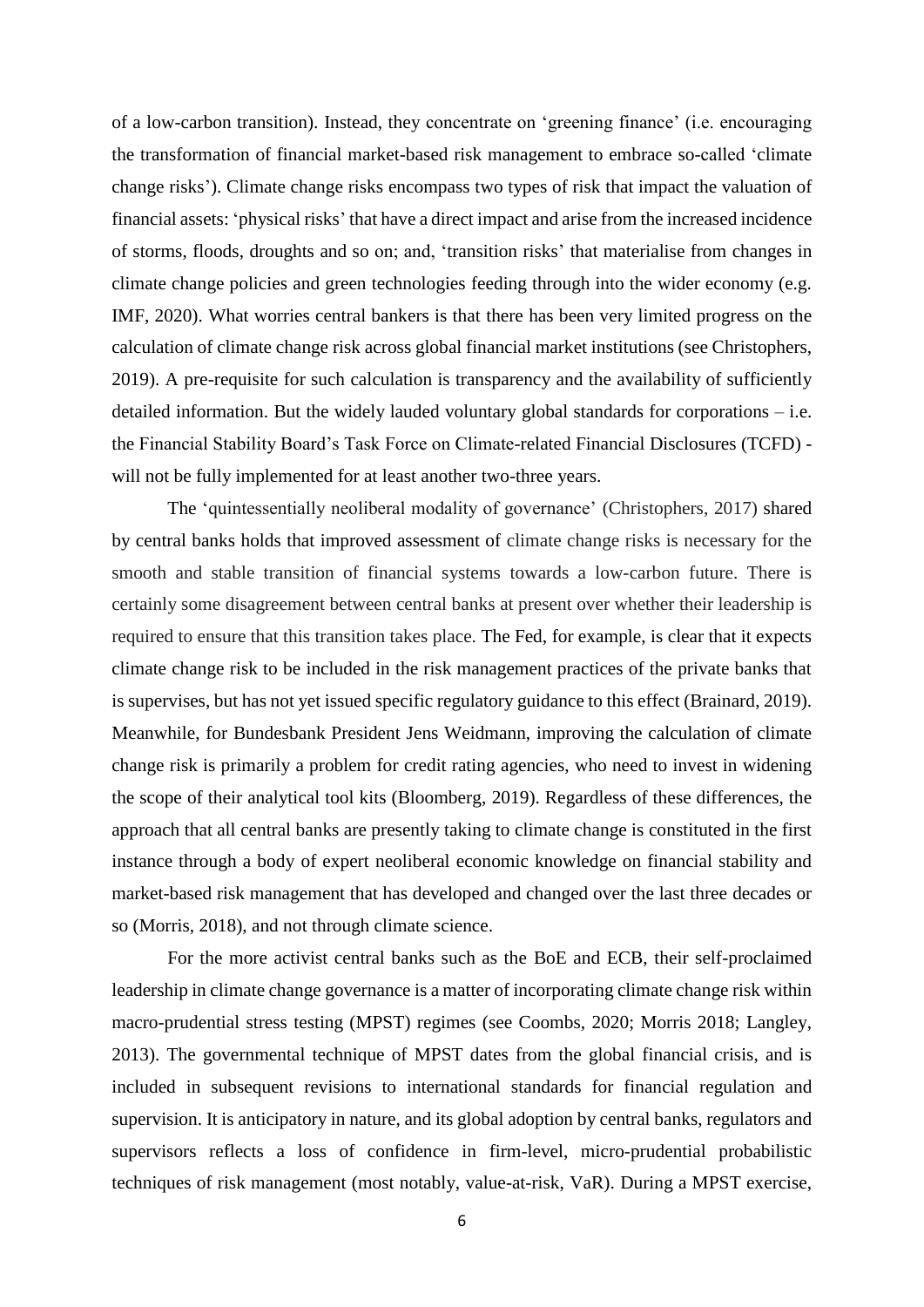central banks and other authorities with financial stability mandates work with the principal private banks across a financial system in order to model their potential capacity to manage projected losses. Banks and financial market institutions participate in stress testing regimes in order to qualify for lender of last resort facilities and to conform to regulatory and supervisory regimes. Typically, central banks will devise scenarios of adverse and extreme events or conditions, each a combination of narrative and quantitative imaginaries of a macroeconomic future that will negatively impact the value of assets (e.g. loans, mortgages, bonds, equities, etc.). Projected losses are modelled according to these scenarios, and institutions found to lack resilience and to endanger aggregate financial stability are required to increase their capital reserves.

MPST has rapidly become an established central bank financial stability governance technique for pre-empting high-impact low-probability economic 'tail risks', or 'black swans'. The incorporation of climate change risk into MPST suggests that high-impact low-probability 'green swans' are now also preoccupying certain central banks (BIS, 2020). Prior to the COVID-19 pandemic, the BoE (2019), for example, was preparing to conduct a (now delayed) experimental MPST exercise with UK banks and insurers that was due to run through to 2021. Similar to exercises undertaken by the Dutch central bank in 2018 and currently underway in France, the BoE's MPST will seek to test the exposure of loan books and portfolios to the transition risks of climate change that could undermine current asset valuations. Since 2016, the BoE's MPST regime has employed two distinct testing exercises - the Annual Cyclical Scenario (ACS) based on its assessment of current risks to financial stability; and, the Biennial Exploratory Scenario (BES) that figures stability threats that do not have empirical historical precedent. Both aim to assess capital adequacy, and the 2021 exercise falls under the BES category. It will comprise three different thirty-year exploratory scenarios, each oriented towards assisting with 'sizing risks'. Each scenario will imagine a political-economic future of 'earlier', 'later' or 'no' UK policy change and economic restructuring in relation to Paris Agreement temperature and emissions targets, and their attendant climate-related and macroeconomic variables. The more delayed the policy and economic response to climate change, the greater the magnitude of risks and the hypothetical shock to the financial system. Rather than assess the capital adequacy of banks and (re)insurers, however, the BoE will examine how they expect to adjust their business models in the context of these scenarios and their attendant risks, and hopes to ascertain the aggregate effect of these responses on the financial system and wider economy. The inclusion of the insurance industry in the BoE exercise is novel and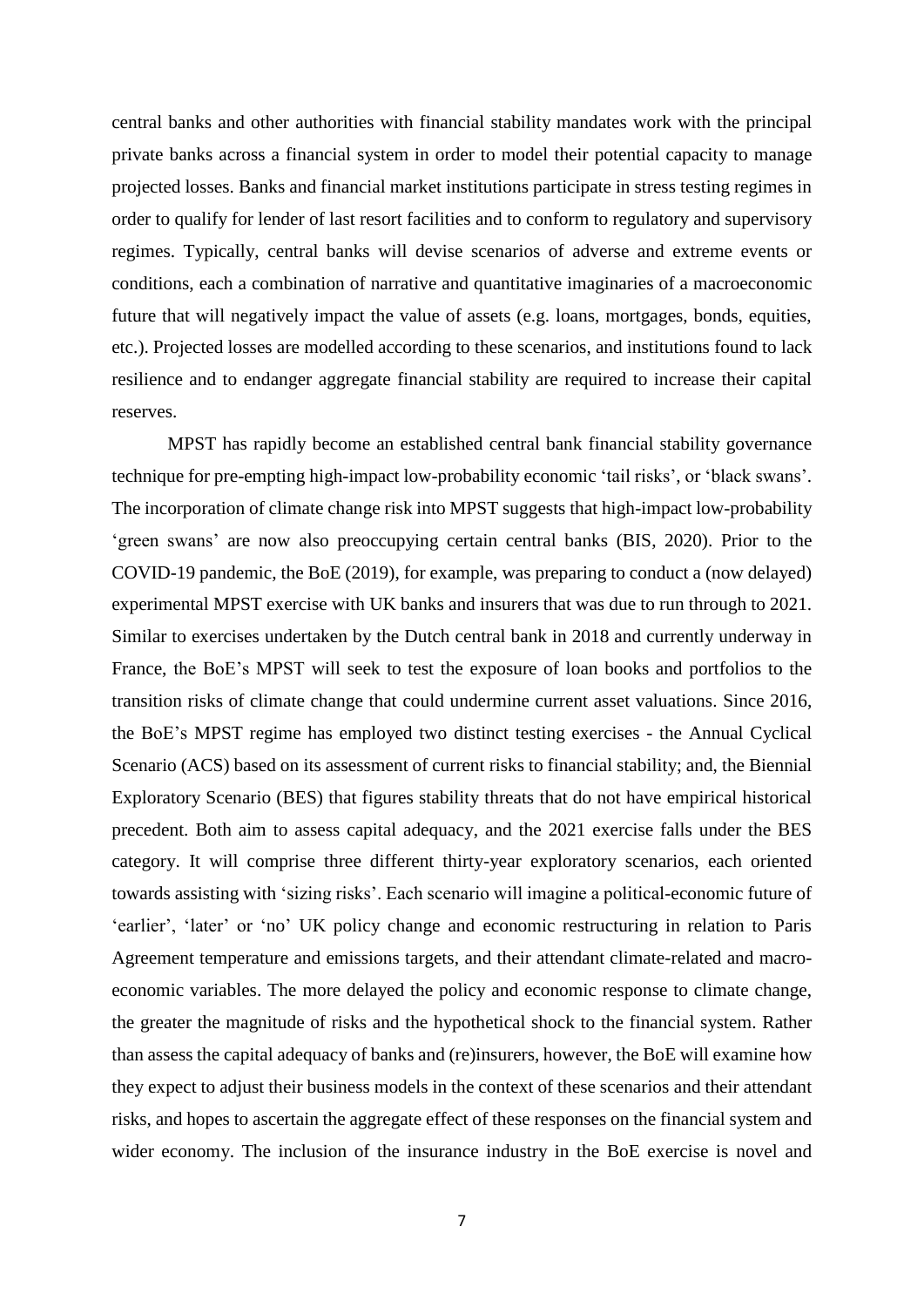significant here, as banks often assume that they can rely on insurers to cover climate-related losses, but insurers may decide to curtail or reprice the coverage that they provide for banks.

### **Concluding remarks**

MPST and associated rationalities of market-based risk management and institutional and system resilience presently provide, then, the touchstone for central banks that are beginning to enact climate change governance by widening their financial stability mandates. Attuning critical social scientists to this neoliberal governmental agenda and its accompanying techniques is important in two main respects. First, whilst proponents of MPST by central banks emphasize how it has a system-wide focus that creates the kind of transformative potential necessary to catalyse the private financing of a low-carbon transition, social scientists can identify and underline the inherent socio-technical limitations to what MPST can achieve. For example, shaped by the experience of the global financial crisis, the principal focus for MPST is banking resilience. Ironically, this may actually serve to place climate change risk beyond the governmental reach of central banks in a contemporary financial landscape that is marked by the wholesale financial circuits of 'shadow banks' (i.e. non-depository institutions, such as asset managers, pension funds, sovereign wealth funds, private equity funds, etc.). Indeed, there is currently a strong tendency for regulated banking and insurance sectors to use shadow banking as a 'spatial fix' for climate tail risks - such as catastrophes - that cannot or will not be bought, allocated or diversified in the regulated system (Taylor, 2020). Likewise, shadow banking circulations rest on the collateral needed to underpin trust and sustain shortterm borrowing and market liquidity, but there are as yet no market conventions or regulatory provisions to incorporate climate change risk into assessments of the quality of underlying collateral (Gabor, 2020).

Second, critical social scientists can also highlight how the neoliberal foray of central banks into the governance of climate change is already having delimiting and de-politicising consequences for climate change governance. Considerable academic and activist energy is currently being expended to cajole central banks to tinker with MPST techniques, and to somewhat broaden their neoliberal technocratic agendas of financial stability and climate change risk. There is, for example, significant pressure on the ECB to consider the carbon credentials of the corporate assets that they purchase and support as investor of last resort (Khalaf and Arnold, 2020). At the same time, however, more radical and progressive proposals advocating for a very different role for central banks in climate change governance are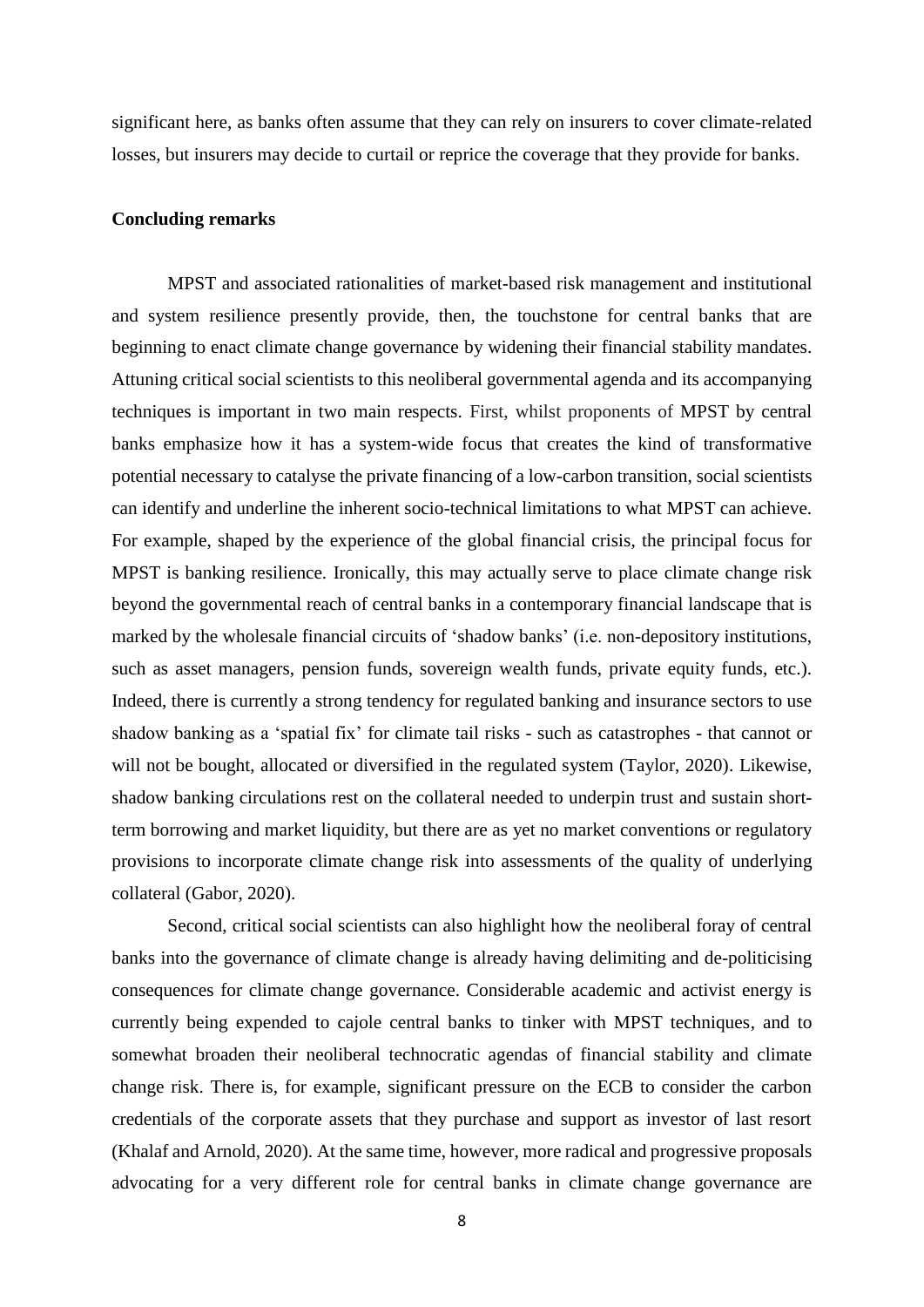becoming increasingly side-lined and jettisoned from public debates. For example, central banks could more directly regulate the lending of private banks towards low-carbon sectors by, for instance, differentiating their reserve requirements according to the destination of lending (Campiglio, 2015). Alternatively, they could position themselves at the heart of a Green New Deal, enacting so-called 'green QE' and using sovereign asset purchase programmes to finance new investment for a low-carbon transition (Economist, 2019). Yet, there is little indication that central banks are willing to take up these more radical visions of their leadership in climate change governance.

This takes us back, then, to the centrality of central banks to the reproduction of contemporary capitalism and the Hobbesian character of their sovereign power. In Trevor Jackson's (2020) terms, it may well be that the COVID-19 pandemic has shown that 'control of central banks' has to be 'at the center of any transformative political strategy'. But, how is such control to be rested? During a recent webinar at the LSE Grantham Research Institute on Climate Change and the Environment, Adam Tooze (2020b) cited the anti-inflationary 'Volcker shock' instituted by the Fed in the late 1970s as evidence of the possibility of sudden paradigm shifts in central banking. This, he remarked, instantiated a 'manifest social-political conflict in which central bankers adopted positions antagonistic to the interests of constitutive groups in society'. In effect, Volcker prioritized the interests of capital over labour (Epstein, 2019), and what is needed now is central bank action premised on reigning in the interests of contemporary capital in the name of people and planet. Tooze also drew parallels between the then Fed Chairman, Paul Volcker, and the current ECB President, Christine Lagarde: because Lagarde has also come to central banking from a career in politics rather than finance, she is apparently more able to lead a 'green shock' in central banking. But critical social scientists should be wary of placing too much faith in the ability of ostensibly enlightened technocrats to seize control of the machinery of central banking. Redirecting central banks' resources and reach towards a genuinely transformative governmental agenda that acts on climate change (rather than its financial stability implications) will most likely necessitate the democratic transformation and fundamental repurposing of central banking itself (see Mann, 2010). For critical social scientists researching and engaging with debates over the potential leadership of central banks in climate change governance, it is essential that their interventions are animated by normative, politically prior and oppositional questions about what central banks could and should do. The climate governors of last resort are already taking up their positions, and how they are seeking to adapt and exercise their leadership is fast becoming part of the climate crisis problem.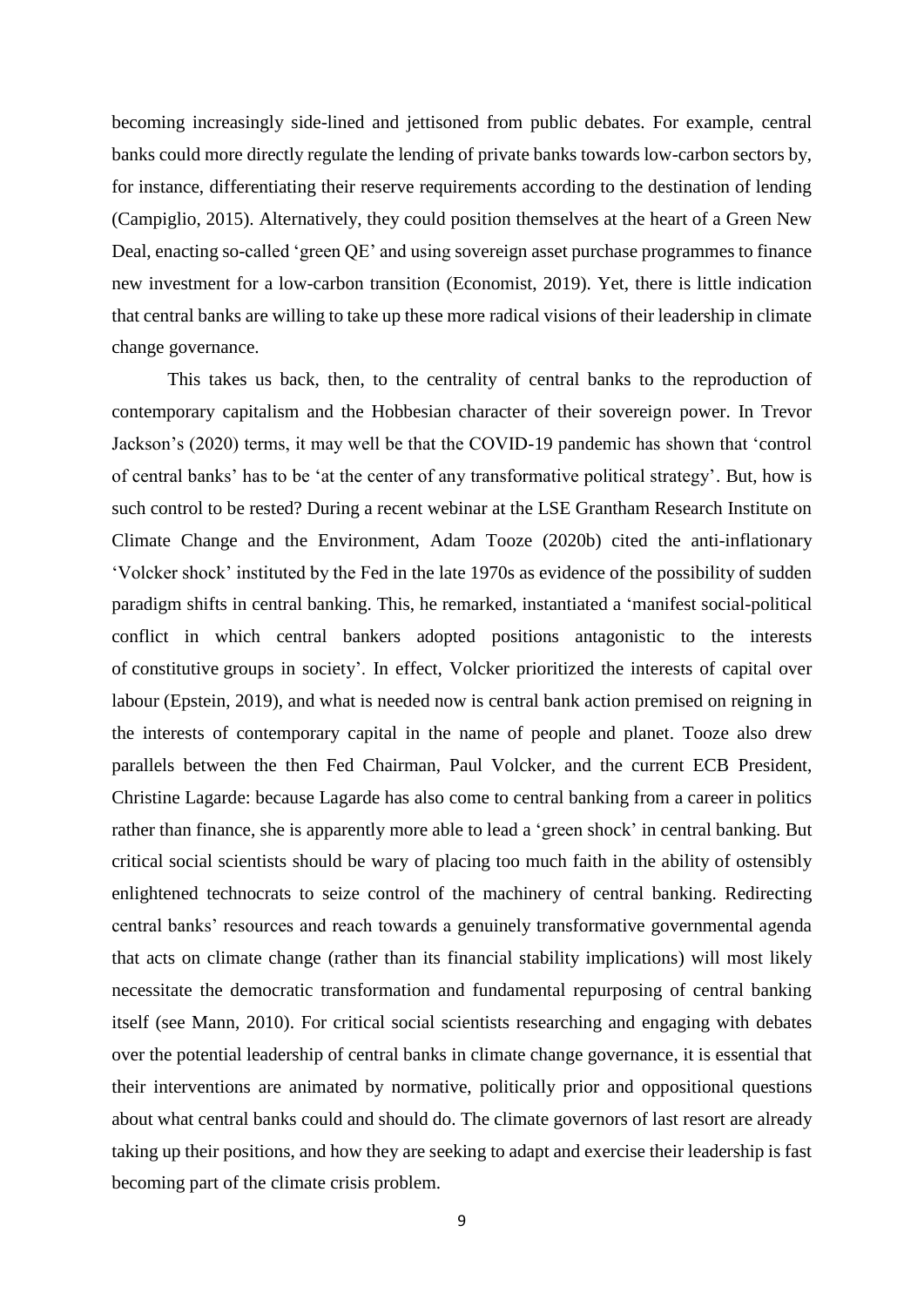#### **References**

- Adrian, T., Morsink, J. and Schumacher, L. 2020. Stress Testing at the IMF, International Monetary Fund Monetary and Capital Markets Department Series No. 20/04. Available at: https://www.imf.org/en/Publications/Departmental-Papers-Policy-Papers/Issues/2020/01/31/Stress-Testing-at-the-IMF-48825
- Bailey, A., Carney, M., Villeroy de Galhau, F. and Elderson, F. 2020. The world must seize this opportunity to meet the climate challenge, The Guardian, June 5. Available at: [https://www.theguardian.com/commentisfree/2020/jun/05/world-climate-breakdown](https://www.theguardian.com/commentisfree/2020/jun/05/world-climate-breakdown-pandemic)[pandemic](https://www.theguardian.com/commentisfree/2020/jun/05/world-climate-breakdown-pandemic)
- Bloomberg. 2019. ECB Officials Push Back on Call to Lead Climate Change Fight. 28 November 2019. Available at : [https://www.bloomberg.com/news/articles/2019-11-28/ecb](https://www.bloomberg.com/news/articles/2019-11-28/ecb-officials-push-back-on-calls-to-lead-climate-change-fight)[officials-push-back-on-calls-to-lead-climate-change-fight](https://www.bloomberg.com/news/articles/2019-11-28/ecb-officials-push-back-on-calls-to-lead-climate-change-fight)
- Bolton, P., Despres, M., Pereira da Silva, L.A., Samama, F and Svartzman, R. 2020. The Green Swan: Central banking and financial stability in the age of climate change. Bank for International Settlements. Available at:<https://www.bis.org/publ/othp31.pdf>
- Bowman, A., Erturk, I., Froud, J., Johal, S., Leaver, A., Moran, M., and Williams, K. 2012. 'Central bank-led capitalism?', *Seattle University Law Review*, 36, 2:455-487
- Brainard, L. 2019. Why climate change matters for monetary stability and financial stability, Remarks at "The Economics of Climate Change" a research conference sponsored by the Federal Reserve Bank of San Francisco, November 8. Available at: https://www.federalreserve.gov/newsevents/speech/files/brainard20191108a.pdf
- BoE, Bank of England 2019. *Discussion Paper: The 2021 biennial exploratory scenario on the financial risks from climate change*, December, London: BoE. https://www.bankofengland.co.uk/-/media/boe/files/paper/2019/the-2021-biennialexploratory-scenario-on-the-financial-risks-from-climate-change.pdf
- Campiglio, E. 2015. Beyond carbon pricing: the role of banking and monetary policy in financing the transition to a low-carbon economy. Ecological Economics, 121(2): 220-230.

Carney, M. 2016. 'Resolving the Climate Paradox', speech given at the Arthur Burns Memorial Lecture, Berlin, 22 September 2016. [pdf] Available at: www.bankof england.co.uk/publications/Documents/speeches/2016/speech923.pdf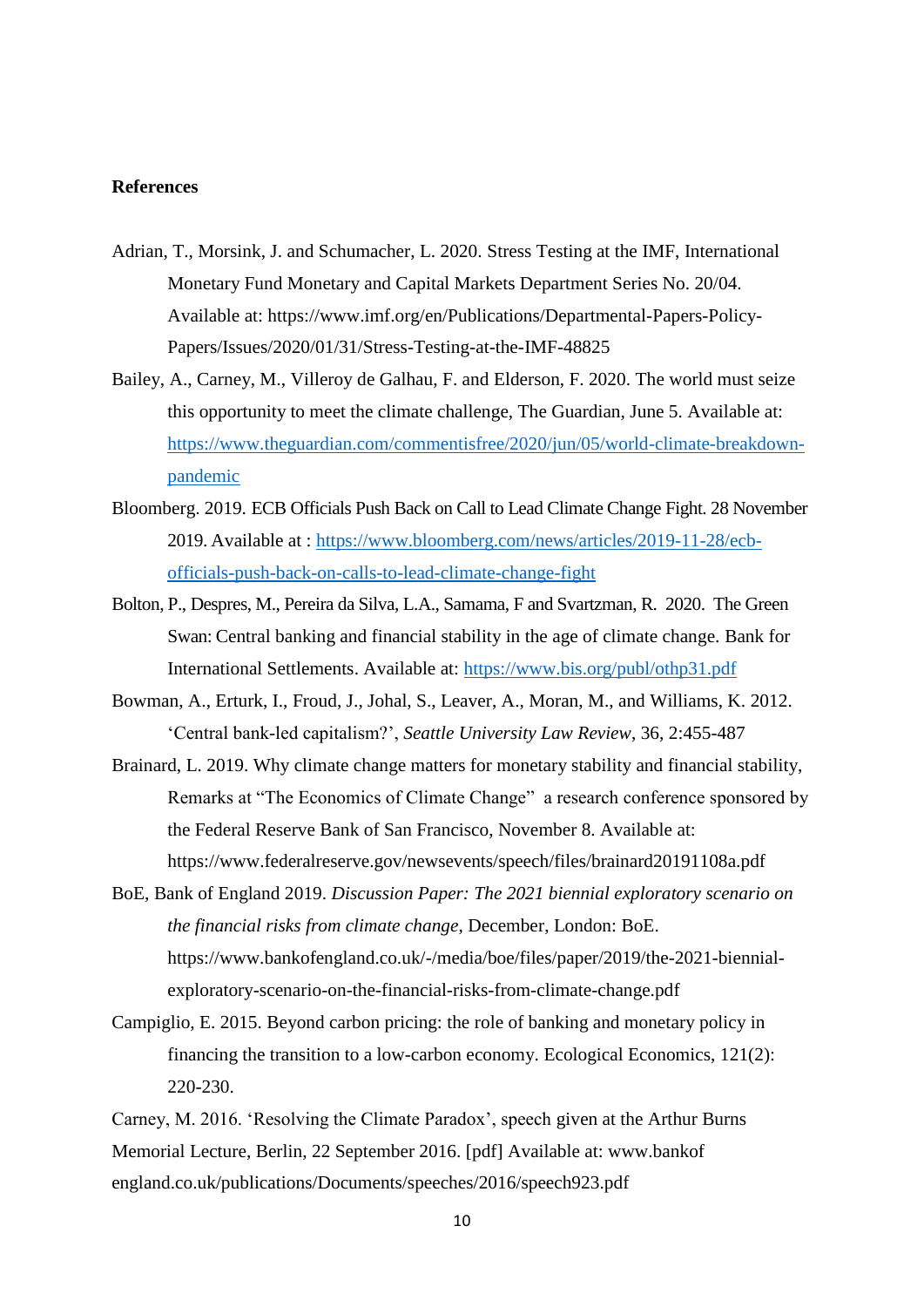- Carney, M., Villeroy de Galhau, F. and Elderson, F. 2019. The financial sector must be at the heart of tackling climate change, *The Guardian.* April 17. Available at: https://www.theguardian.com/commentisfree/2019/apr/17/the-financial-sector-mustbe-at-the-heart-of-tackling-climate-change
- Christophers, B., 2017. Climate change and financial instability: Risk disclosure and the problematics of neoliberal governance. *Annals of the American Association of Geographers*, *107*(5), pp.1108-1127.
- Christophers, B. 2019. Environmental Beta or how institutional investors think about climate change and fossil fuel risk. *Annals of the American Association of Geographers*  109(3), 754-774.
- Coombs, N. 2020. What do stress tests test? Experimentation, demonstration and the sociotechnical performance of regulatory science, *The British Journal of Sociology*, 71, in press.
- Economist. 2019. Green envy: The rights and wrongs of central-bank greenery. December 14. Available at: [https://www.economist.com/leaders/2019/12/14/the-rights-and-wrongs](https://www.economist.com/leaders/2019/12/14/the-rights-and-wrongs-of-central-bank-greenery)[of-central-bank-greenery](https://www.economist.com/leaders/2019/12/14/the-rights-and-wrongs-of-central-bank-greenery)
- Ekers, M. and Prudham, S. 2015. Editorial introduction: Towards the socio-ecological fix. *Environment and Planning A: Economy and Space* 47(12): 2438-2445.
- Epstein, G. 2019. *The Political Economy of Central Banking: Contested Control and the Power of Finance, Selected Essays of Gerald Epstein*. Edward Elgar Publishing.
- Gabor, D. 2020. Critical macro-finance: A theoretical lens. *Finance and Society*, 6(1): 45-55.
- Goodhart, C., Gabor, D., Vestergaard, J. and Ertürk, I. eds., 2014. *Central banking at a crossroads: Europe and beyond*. Anthem Press.
- Hall, R.B. 2008. Central banking as global governance: Constructing financial credibility (Cambridge University Press. *Cambridge, UK.*
- Harvey, D. 1982. Harvey, D., 1982. The limits to capital University of Chicago

Press. *Chicago, IL*.

HM Government. 2019. *Green Finance Strategy: Transforming Finance for a Greener Future*, July. Available at:

[https://greenfinanceplatform.org/sites/default/files/downloads/policy](https://greenfinanceplatform.org/sites/default/files/downloads/policy-database/Green%20Finance%20Strategy-%20Transforming%20Finance%20for%20a%20Greener%20Future.pdf)[database/Green%20Finance%20Strategy-](https://greenfinanceplatform.org/sites/default/files/downloads/policy-database/Green%20Finance%20Strategy-%20Transforming%20Finance%20for%20a%20Greener%20Future.pdf)

[%20Transforming%20Finance%20for%20a%20Greener%20Future.pdf](https://greenfinanceplatform.org/sites/default/files/downloads/policy-database/Green%20Finance%20Strategy-%20Transforming%20Finance%20for%20a%20Greener%20Future.pdf)

Jackson, T. 2020. The sovereign Fed, *Dissent Magazine*, April 16. Available at: [https://www.dissentmagazine.org/online\\_articles/the-sovereign-fed](https://www.dissentmagazine.org/online_articles/the-sovereign-fed)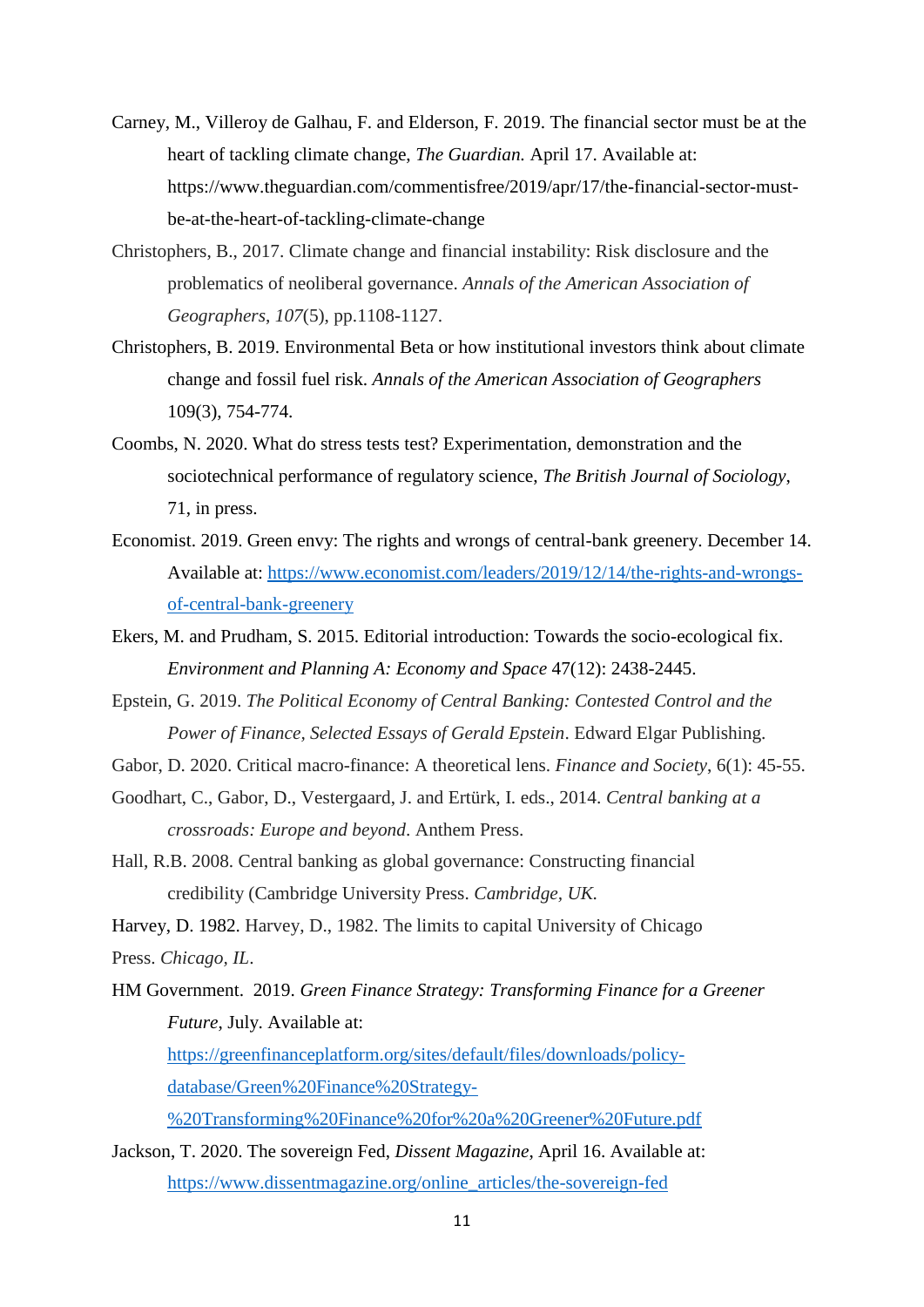- Khalaf, R. and Arnold, M. 2020. 'Lagarde puts green policy top of agenda in ECB bond buying', *Financial Times*, July 8<sup>th</sup> . Available at: <https://www.ft.com/content/f776ea60-2b84-4b72-9765-2c084bff6e32>
- Langley, P. 2013. Anticipating uncertainty, reviving risk? On the stress testing of finance in crisis, *Economy and Society* 42(1): 51-73.
- Langley, P. 2015. *Liquidity Lost: The Governance of the Global Financial Crisis*, Oxford: Oxford University Press.
- Mann, G. 2010. 'Hobbes' redoubt? Toward a geography of monetary policy', *Progress in Human Geography*, 34, 5: 601–625
- Mehrling, P. 2011. *The New Lombard Street: How the Fed Became the Dealer of Last Resort*, Princeton, NJ: Princeton University Press
- Morris, J.H, 2018. *Securing Finance, Mobilizing Risk: Money Cultures at the Bank of England*. Routledge.
- Network for Greening the Financial System. 2019. *A call for action: Climate change as a source of financial risk*. Network for Greening the Financial System. Available at: https://www.banque-

france.fr/sites/default/files/media/2019/04/17/ngfs\_first\_comprehensive\_report\_- \_17042019\_0.pdf

Network for Greening the Financial System .2020a. NGFS Climate Scenarios for Central Banks and Supervisors, June. Available at:

[https://www.ngfs.net/sites/default/files/medias/documents/ngfs\\_climate\\_scenarios\\_fin](https://www.ngfs.net/sites/default/files/medias/documents/ngfs_climate_scenarios_final.pdf) [al.pdf](https://www.ngfs.net/sites/default/files/medias/documents/ngfs_climate_scenarios_final.pdf)

Network for Greening the Financial System .2020b. *Guide to Climate Scenario Analysis for Central Banks and Supervisors*, June, Available at: [https://www.ngfs.net/sites/default/files/medias/documents/ngfs\\_guide\\_scenario\\_analy](https://www.ngfs.net/sites/default/files/medias/documents/ngfs_guide_scenario_analysis_final.pdf)

sis final.pdf

Rudebusch, G.D .2019. Climate Change and the Federal Reserve, FRBSF Economic Letter 2019-09, March. San Francisco: Federal Reserve Bank of San Francisco. Available at: [https://www.frbsf.org/economic-research/publications/economic](https://www.frbsf.org/economic-research/publications/economic-letter/2019/march/climate-change-andfederal-reserve)[letter/2019/march/climate-change-andfederal-reserve](https://www.frbsf.org/economic-research/publications/economic-letter/2019/march/climate-change-andfederal-reserve)

Taylor, Z.J. 2020. The real estate risk fix: Residential insurance-linked securitization in the Florida metropolis. *Environment and Planning A: Economy and Space*, p.0308518X19896579.